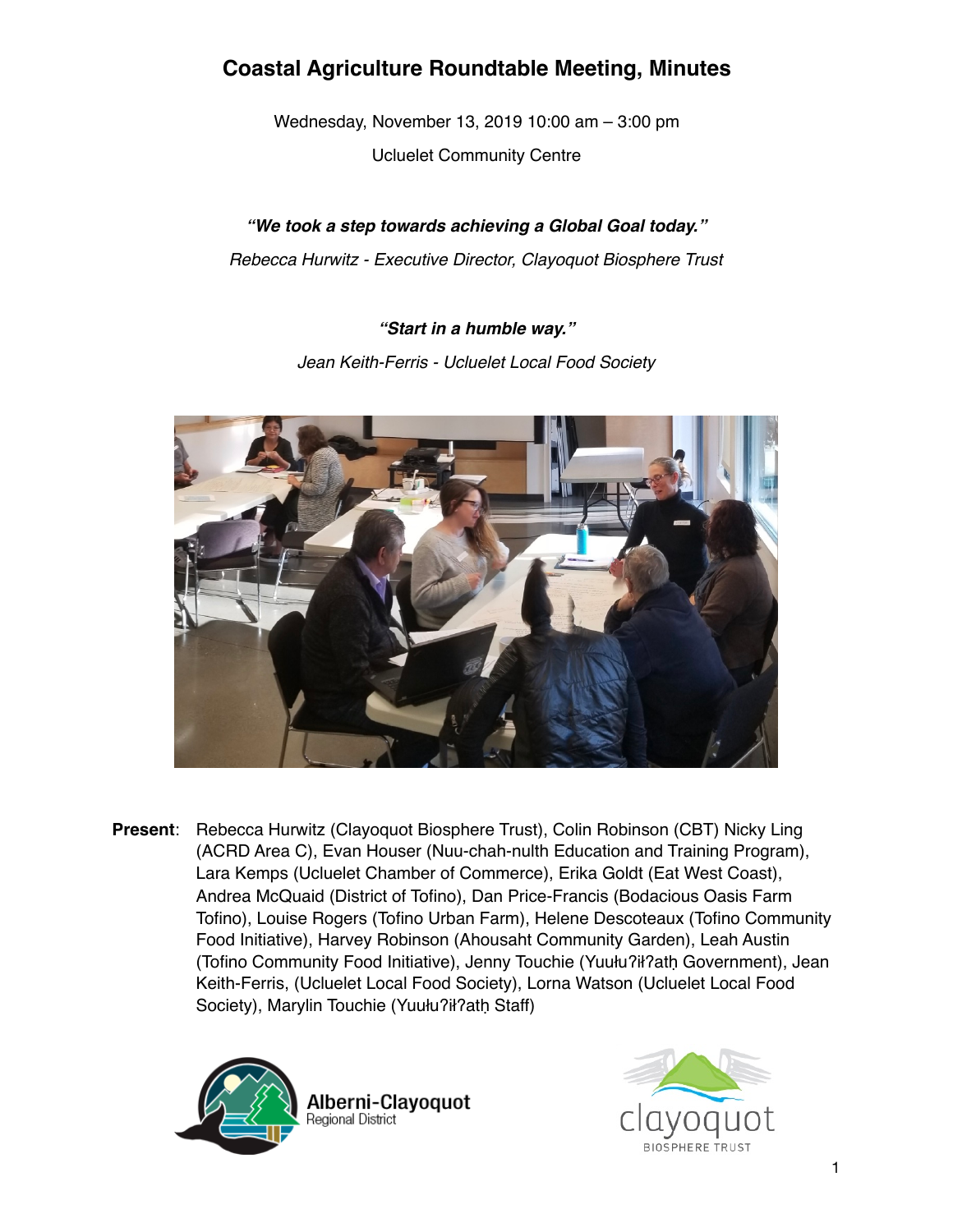#### **Welcome and Introductions**

Jenny Touchie welcomed the group to Yuułu?ił?atḥ territory and introductions were made around the circle.

#### **Purpose, Context, Agenda Overview**

Heather provided context for the meeting. In 2011, ACRD developed an Alberni Valley Agriculture Plan to increase food security regionally. In 2014, the implementation phase began and it became apparent that the coastal regions within the ACRD needed to be included in the plan. 2017 brought funding to write the Coastal Addendum and it was completed in 2018. She noted the geographical divide as well as cultural differences between Alberni Valley and the west coast. She noted 3 overarching needs of the Coastal Addendum's Implementation Plan:

- 1. Implement compost systems for terrestrial food systems
- 2. Support 'community coordinator/s' on the ground
- 3. Host an Coastal Agricultural Roundtable

This meeting is the first coming together of the Coastal Agricultural Roundtable, moving from planning to implementation of the plan. The Clayoquot Biosphere Trust, as a regional, intercommunity organization, is helping to convene the ongoing conversation. Today's discussions will explore how we will work together, our project priorities, and what resources we have.

### **Mini-presentations and Questions**

### *Louise Rogers – Tofino Urban Farm*

Louise opened by explaining that there is a compost facility coming to the coast in a year's time. She noted organics in the landfill create methane which exacerbates climate change. Compost facilities will help provide locally produced compost that will create jobs. Our region has received a grant through the gas tax that will result in a compost facility in Port Alberni and at the landfill here on the coast.

Tofino Urban Farm started with a compost facility at Wickaninnish Community School to educate children and reduce waste. They have been setting up local resorts with their own compost systems that produce soil for their resort landscaping.

There is a West Coast Landfill Compost Pilot Project is in progress at the West Coast Landfill (on the right side by the brown trailer there is a small site being built that will be operational by January) using small stall layout. This will provide data for informing the larger-scale project slated to be operational by late 2020. The pilot will take compost downtown restaurants that don't have space for on-site compost. Residential compost pickup will commence within about a year.

### *Leah Austin - Tofino Community Food Initiative*

TCFI was started in 2009 by a group of local gardeners wanting to dispel the myth that food production couldn't happen here. They created an annual garden tour to demonstrate strategies on the coast but today have a wide range of initiatives including: hosting the community garden at the Botanical Gardens; hosting the Wick School garden; education workshops and gardening clubs with students; hosting the West Coast Farm and Garden Show every February; a weekly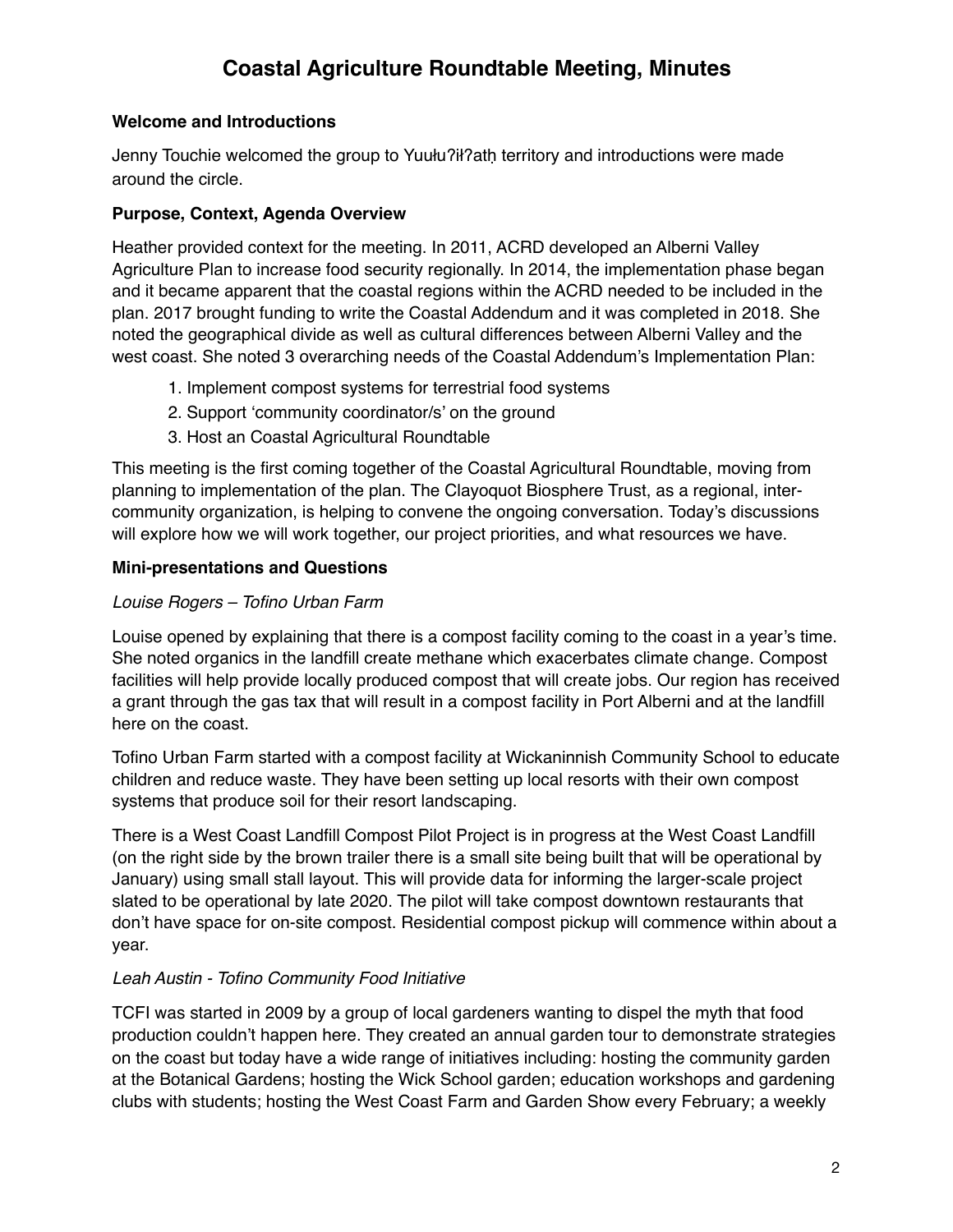table at the farmer's market; a partnership with Eat West Coast for a Food preservation program; periodic home gardening workshops; They are looking to initiate a fruit-gleaning program in response to the recent issues with bears and the excess fruit caused by warmer, drier spring seasons.

#### *Lorna Watson and Jean Keith Ferris and Marilyn Touchie - Ucluelet Local Food Society/UFN*

Jean opened by reflecting on volunteerism and how their passion and support is essential to the functioning of these types of initiatives. She noted that grant-writing is time-consuming and a barrier. She noted that when other organizations like ACRD with more capacity provide funding to the volunteers, the impact and output is immense. In 2018, \$1000 from the Grow Local program supported 4 community food production workshops. She spoke to Chantel Gimmel's efforts that helped spearhead the all the momentum in Ucluelet.

She explained that composting is crucial in order to grow things on our coast where the soil is poor. She also explained that Ucluelet has a by-law against compost because it attracts bears when done incorrectly. We must ensure all residents know how to compost in a way that is not harmful to bears.

ULFS has a large involvement in the Yuułu?ił?ath Government gardens at Wya and have also installed grow operations at the daycare and senior's centre. Marilyn explained that the fenced garden at Wya is 80-100 feet. Trevor Jones got funding from VIHA back in 2009 to get it going, but it has had various phases of action and inaction over the past decade. The ULFS helped bring new life to it in 2017. It now has 5 compost piles. It grows fast crops like radishes and leafy greens, and slow crops like carrots and potatoes. Lorna noted community support and volunteer contributions to the gardens over the past several years.

Lorna spoke to the health and mental health benefits of gardening and working with the earth, and suggested how the garden could be worked into local mental health initiatives. The group agreed that there are many opportunities but the labour is sometimes hard for volunteers (currently about 20 hours per week) - employment is a good vision but then it is a lot of work to manage employees.

#### *Harvey Robinson – Ahousaht*

Harvey explained that Ahousaht hosted a carpentry course several years ago that built a community greenhouse. He remarked that coastal weather requires strong building. Ahousaht used their excavators to create garden plots and creates soil through a village-compost initiative. There isn't much soil so this is a challenge. There are 20 fruit trees but wildlife (bears) typically eat much of the fruit. Harvey discussed the difficulty in engaging community members, noting social shifts and knowledge gaps that have grown since he was a child, a time when there was more food production in Ahousaht, both terrestrial and marine. However, when the garden is ready for harvest, lots of people are highly interested. He explained that as the village expanded, a lot of the local garden/land/chicken runs were taken down. Marilyn raised the idea of ceremony as a tool for getting people engaged in local gardens (Wya, Ahousaht, and otherwise). Harvey remarked that many people are really interested in ocean-based production, including kelp, more than on land.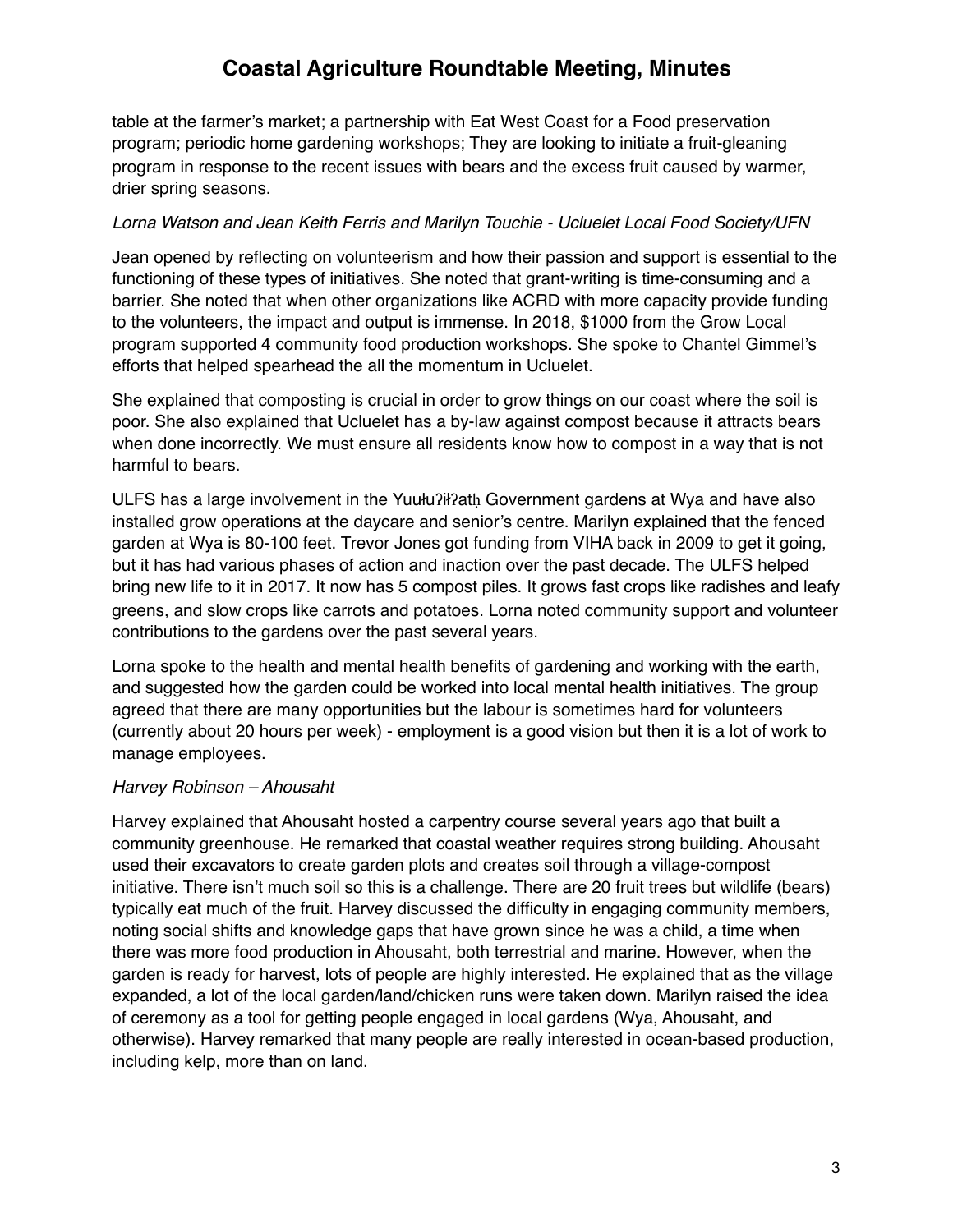Harvey also cited meetings with Koreans who were highly interested in Ahousaht's local food production. They gave him plant that is great for treating diabetes, a significant issue in Ahousaht, and the plant grew extremely well. He concluded by noting that there is a lot of potential and lots of activity, but there will be more in the future. Also discussed was the significant cranberry production in Ahousaht.

#### *Evan Houser - Nuu-chah-nulth Employment and Training Program*

Evan explained he helps community members work towards their employment goals and align the training opportunities for said goals. He tries to build understanding (in offices like Employment Canada) that employment is a crucial part of community building and is more than just a way to earn money. He noted interest in opportunities where volunteerism could turn into employment in local food initiatives, including within compost operations or as coordinators. He could also help to identify agriculture initiatives as opportunities for clients looking for training or employment. He noted that many people don't think about working in agriculture but are interested in connecting to nature, carpentry, or other relatable activities.

He helps clients access the Nuu-chah-nulth Economic Development Corporation to get grants and zero-interest loans and start their own business. He noted that this is commonly used to fund owner-operator water taxis, but they are open to anything, though this would generally lend itself to for-profit business models. He suggested NETP employment programs can be finetuned to meet community elements like food production- currently the programs mainly build skills for the tourism economy.

The group discussed how employment and training relates to local food production. Evan cited NETP funding for organizations to do special projects that would create employment positionsfor example, a high school student to work in compost. Shan Ross is the contact person for this and intake will be Spring 2020. Evan is generally in Ahousaht weekly on Thursdays.

#### *Rebecca Hurwitz and Erika Goldt - Clayoquot Biosphere Trust (CBT) and Eat West Coast (EWC)*

Rebecca explained how the region was designated a Biosphere Reserve in 2000 through a grassroots volunteer effort to demonstrate our commitment to sustainable development. CBT funds a number of local projects including many food-security initiatives. In response to increasing numbers of local food initiatives, CBT began working with Island Health create Eat West Coast, a regional "food hub" and help coordinate conversation around food projects in the area. She spoke to Vital Signs and Living Wage as indicators of the need for food security. She explained that economic development hasn't been a big focus for CBT but education leading to economic and community development is an area where CBT is active. Responding to Harvey, she explained that Koreans from Wando County are interested in developing partnership and knowledge exchange - mentioning the idea of kelp production exposition.

Erika explained that EWC looks for sparks and tries to grow them, resourcing partnerships in the region. Food security touches so many elements of our life - physical and mental health, culture, connectivity, sustainability. She helps identify expertise and resources and helps with grants. CBT is connected with local governments, with the health sector, with research and environmental science fields, and beyond. EWC has been involved in projects from local schools, to mental health, to food preservation, to marine seafood production.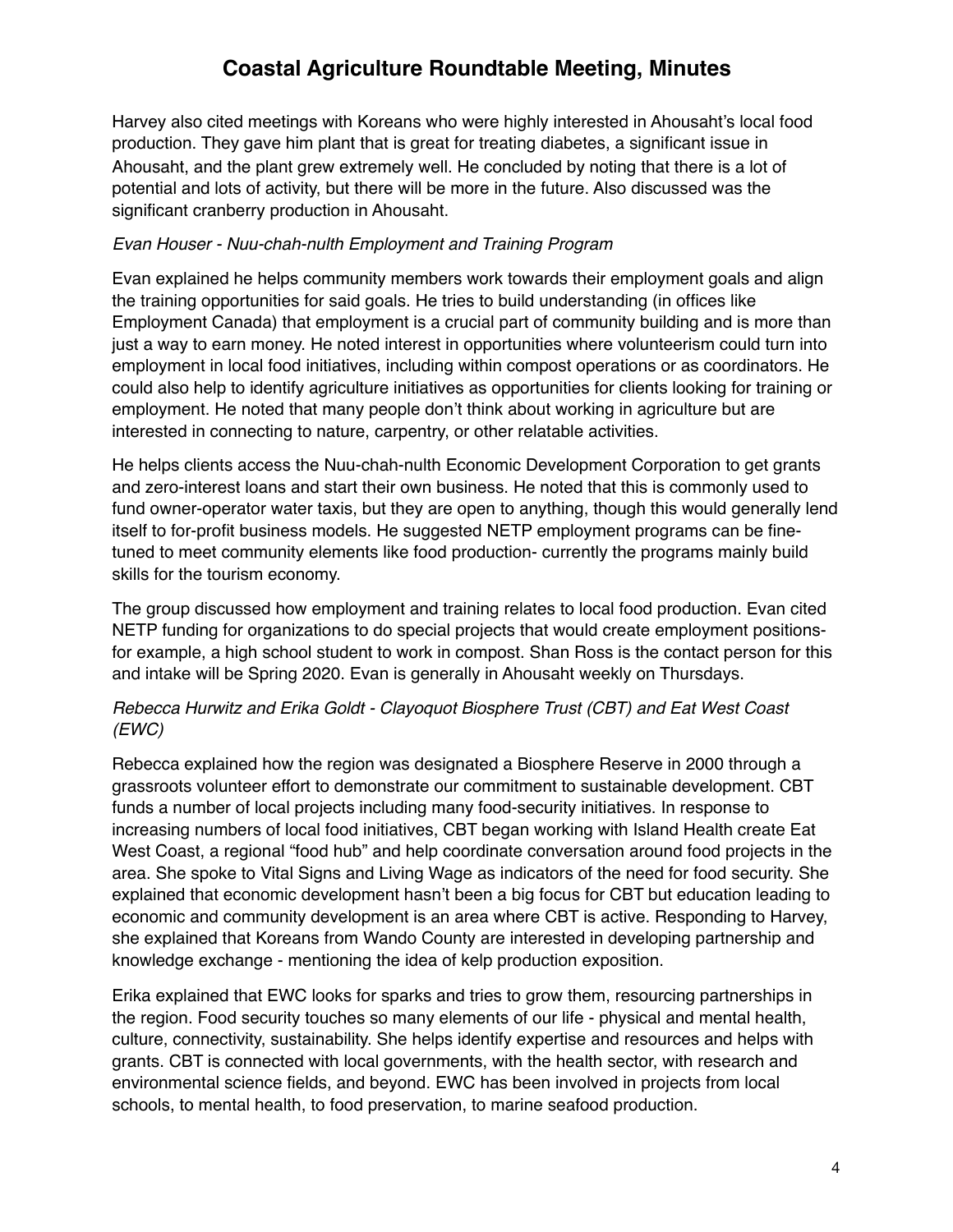Rebecca cited CBT Neighbourhood Small Grants as a key way for individuals (not registered charities) and small community groups for grassroots projects - supporting more people and more projects more directly.

#### *Heather Shobe - ACRD Agricultural Support Worker*

Heather outlined ACRD Agricultural Support initiatives. ACRD has an Agricultural Development Committee which guides contractors' work in implementing the Agricultural Plan. Areas of initial focus (2014) were farmers markets and farm gate sales, but priorities have shifted with the evolving needs and momentum of the community. Recently, a \$750K Provincial grant was received by the City of Port Alberni for a Food Processing and Innovation Hub which will support kelp, shellfish, finfish, and terrestrial producers to process and distribute their products through a certified facility. Grocery chain distribution, for example, is often a barrier for terrestrial food producers.

Other current projects include a provincially-funded Climate Action Initiative that brings together producers and local governments to develop a Vancouver Island Regional Agricultural Adaptation Strategy. There will subsequently (Spring 2020) be 300K available for projects across the Vancouver Island Region. A Systems Change project aims to increase the impact of regional agriculture support, to learn from other similar initiatives across the Province, improve or adapt their own programs, and to better influence Provincial agriculture policy. A subsequent, second stage grant application (Summer 2020) could raise up to \$100,000/year for 3 years in order to expand or adapt the way the ACRD supports agriculture in the Region. Moving forward with implementation of the Coastal Addendum, Heather is seeking coastal direction and input, suggesting a layered approach, helping to connect to province and other resources, fostering and building relationships, and adapting the project to what is needed and what emerges. A related grant application was recently submitted in partnership with the Clayoquot Biosphere Trust.

The group then broke for lunch during which time a presentation from Hannah Roessler, a professional agrologist who was involved in development of the Coastal Addendum. She focused on her experience in food production and climate change, especially with First Nations and traditional foods projects.

### **World Café**

Rebecca and Heather introduced the World Café style of facilitated dialogue. The group convened around 3 tables focusing on

- 1. How we will work together? (structure, ToR, membership, governance, decision making)
	- Interest in seasonal meetings, though summer may not be realistic. Try for 3 meetings/year, set in advance
	- Interest in work-bee type meetings, or as a component of meetings, possibly in early June just before the busy season
	- Have additional newsletter/email communication and sharing platform
	- Varied members: include all governments and communities, include those who are passionate and who wear many hats, include those both at 'high' level and on-theground, include industry/youth/health/mental health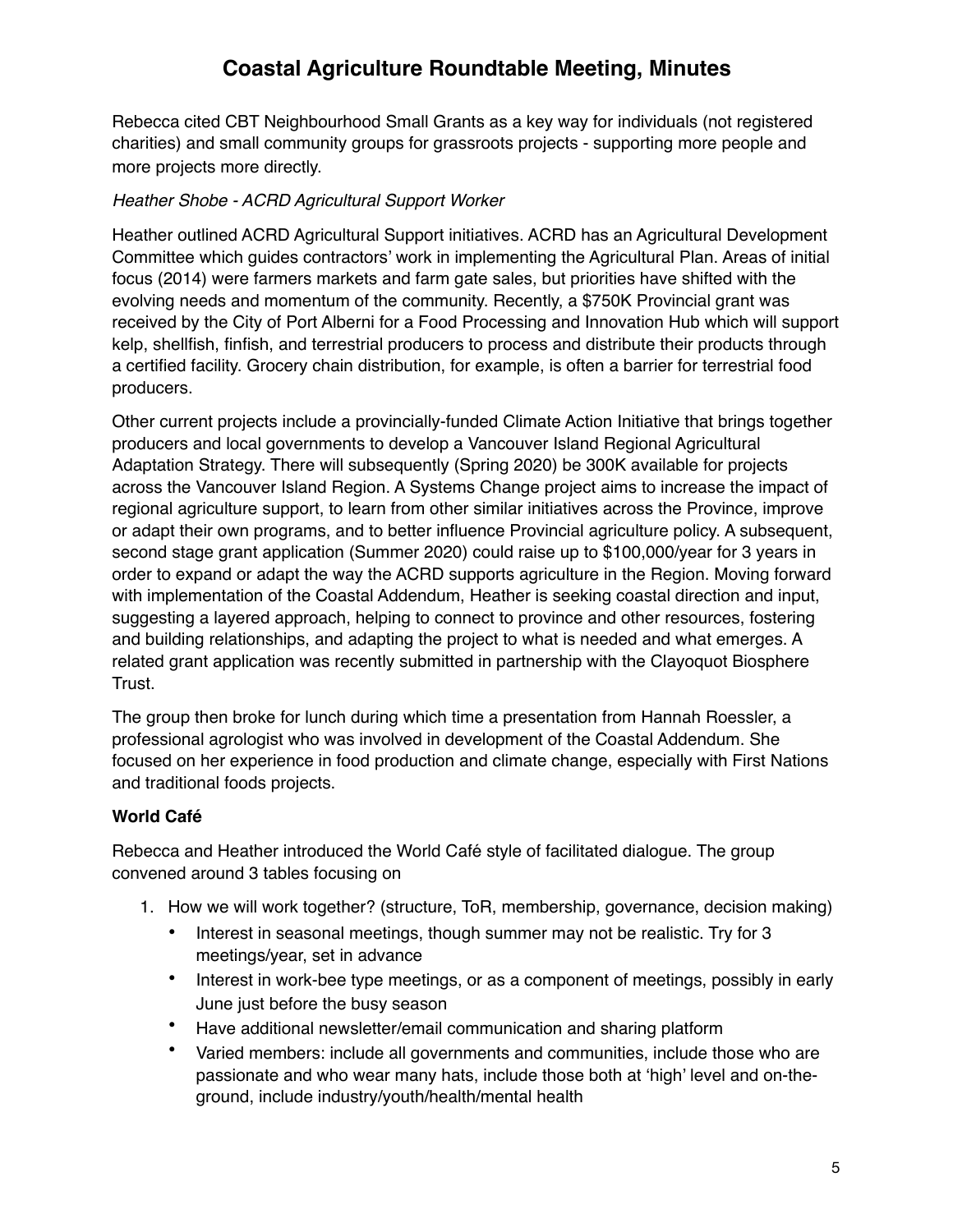- Invite guest speakers
- Acknowledge the wide geographic spread of the initiative: Include support for travel where required, host the meetings in various communities, including Ahousaht
- Shared interests include: networking, grant applications, funding and other resource sharing, support with projects, policy supports, advocacy, recharging, helping each other, ensure longevity and sustainability, learning from each other
- Decision-making structure and process bring proposals, discuss and improve proposals, assess them against established group priorities and strategic plan, assess available resources, allow decisions to emerge from that process
- Trusting and expecting that a good structure for decision-making will lead to good decisions
- Aiming for consensus, reviewing Terms of Reference regularly, adapting where required, considering quorum and whether processes are working
- 2. What are our project priorities? What are we going to do?
	- Keeping this group going and being a collective advocacy voice
	- Focusing on production of soil
	- Expanding from knowledge and education to getting hands-in-the-soil
	- Intensive growing in small spaces, year round growing
	- Demonstration, mentoring, neighbourhood gardens
	- Capitalize on existing gardens
	- Equipment, fencing affordable purchasing
	- Accessing and generating funding streams
	- Lands available ACRD and First Nations, conversations about regulation, business licenses, zoning. Identifying food production spaces and prioritizing that as their use.
	- Getting creative with engagement strategies, getting more on board
	- Supporting volunteers
	- Employment and job creation in food production we are lucky because we have a lot of local demand, the west coast brand, finding the consumers is not hard
	- West Coast Market Gardening course through Shelter Farm get training through this channel. Tell participants about opportunities on the coast during the course.
- 3. What steps will you take? What resources do we have to share?
	- Sharing skills, knowledge, talents among our group (through meetings like this), as well as skills that aren't directly related (e.g. massage for volunteers)
	- Composting is coming curbside compost pickup means we need bins
	- Procurement opportunity to save money buy buying at a regional scale (ACRD) compost bins and other)
	- Volunteer engagement continually engage volunteers; could tourists volunteer as well as locals?
	- Potential for agri-tourism and high market demand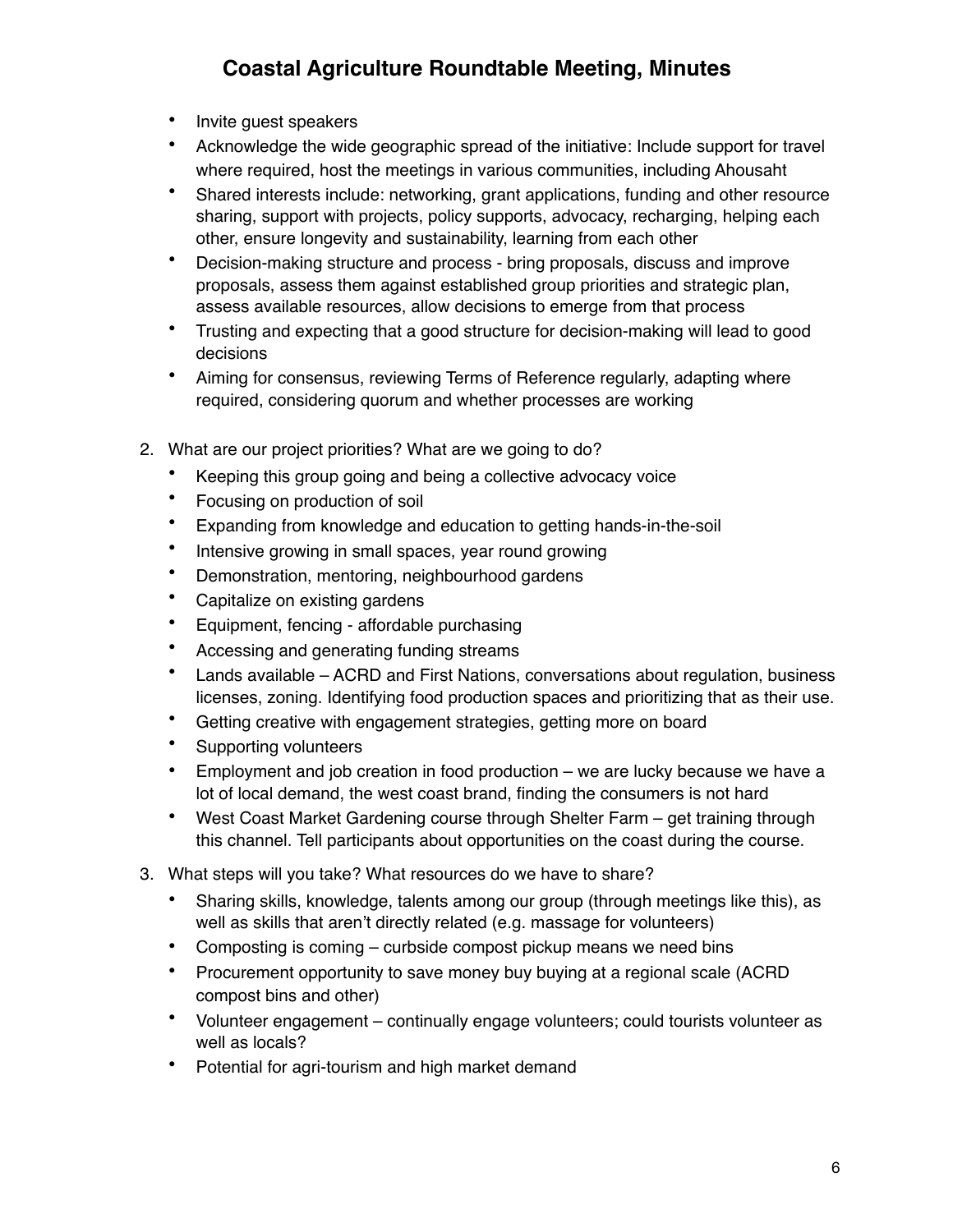- Window of opportunity with Tofino and Ucluelet OCPs to enable policy changes, food charters
- Duck and goat rental to reduce pests and slugs
- Nuu-chah-nulth language sign in gardens
- Connecting opportunities and programs across communities, organizations, and industry (chefs)
- Garden tours, workshops, labour exchanges, mentorships year-round
- 'Demonstrate' coastal agriculture
- NETP workshops, opportunities, and meeting space
- Other NTC programs (mental health, economic development)
- 4. What else? How do we evaluate if what we're doing is working?
	- Possible metrics Are people regularly attending the meetings? Are we meeting an appropriate quorum? Establish evaluation criteria for any projects the group supports (production increases or data, etc.)
	- Create a list of resources (equipment, etc). Post online, potentially with Coastal Family Resources Coalition or Eat West Coast
	- Evaluation support through Island Health (e.g. vital signs data, but also potential to collect data on volume of food produced, volume of compost produced)
	- Meg Curtis (PhD student focusing on food security and local food production) is a potential project resource
	- 400 tonnes of organic waste go into the landfill each month; Tofino Urban Farm diverts 4 tonnes per month.

#### **Closing, Next Steps, Participant Check-out**

Heather thanked the group, acknowledging the sense of recharge and energizing that participants were expressing. The group agreed to meet again on Friday, March 6, ahead of the Farm and Garden Show. Heather agreed to work on a more formalized strategic plan/decisionmaking guide and Terms of Reference for the group for the next meeting. Evan agreed to get a workshop together around employment and training related to food production. Rebecca spoke to the United Nations Sustainable Development Goals, noting that these hyper-localized steps are contributing to international challenges.

The group checked out around the circle.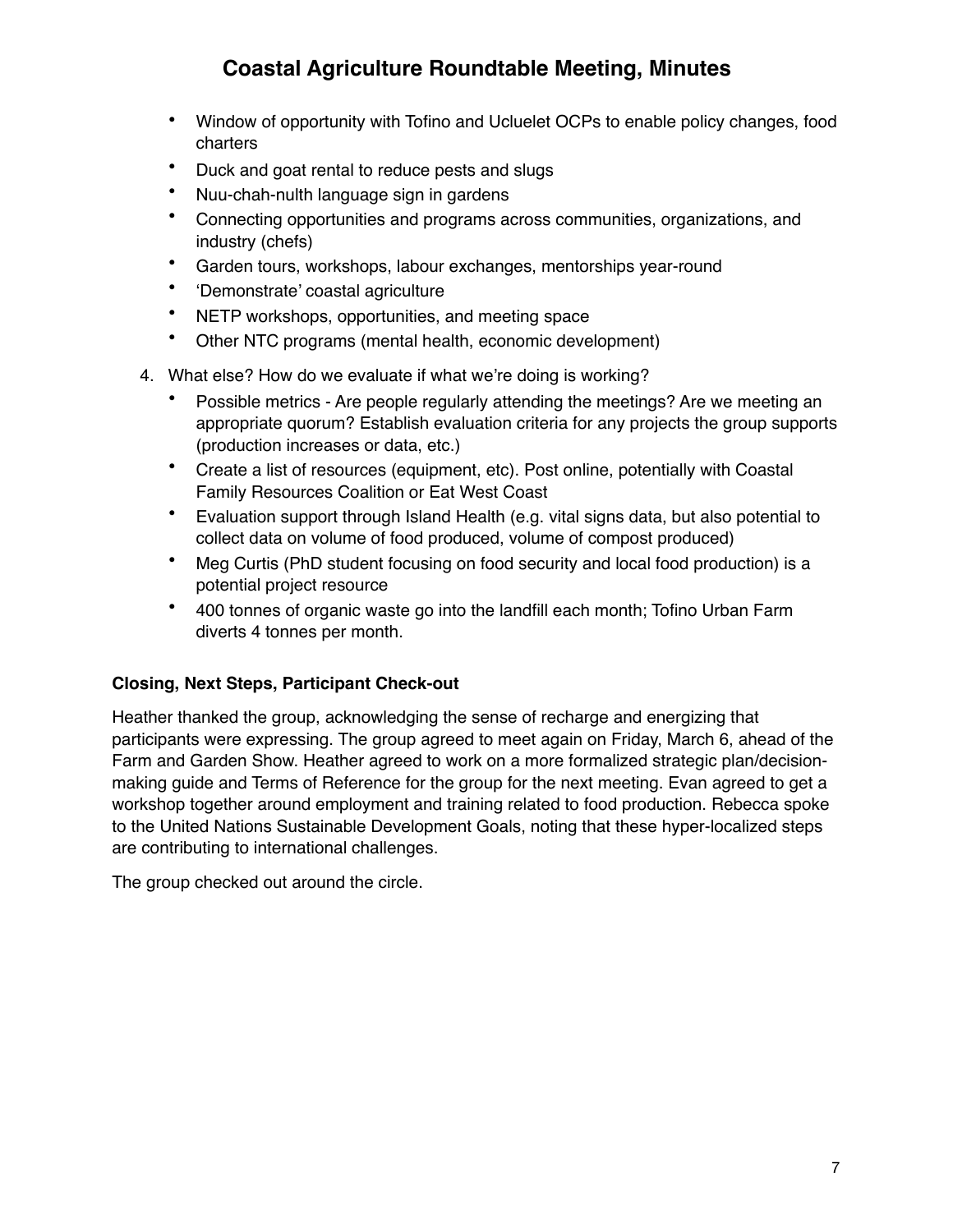AR 1 How do we work toget (structure, ToR, how often, who, decision-making proc Transportation Meeting in different thanks from pports vario communities Learning / Touring the pus! Y LONG PUBS The IS Superintendent of the Manus of The Manus of The Manus of The Manus of The Manus of The Manus of The Manus of The Manus of The Manus of The Manus of The Manus of The Manus of The Manus of The Manus of The Manus of Th LIS Quorum A FRD  $Wb\circ b$ Food HUB/processors Industry-TUCG.<br>Chamber of commune.<br>Ucluelet Colinary group Lara.<br>School District (sandy Trustee) Funding Og - Indigenous Agrologist Guest Speakers le ColAFBC NTC Hental Hoalth I sland Health. me Heerem Each gov't /council  $\mu$ <sub>m</sub> you Climate Board/CC representative Resple that was lots of hots. Agnitourism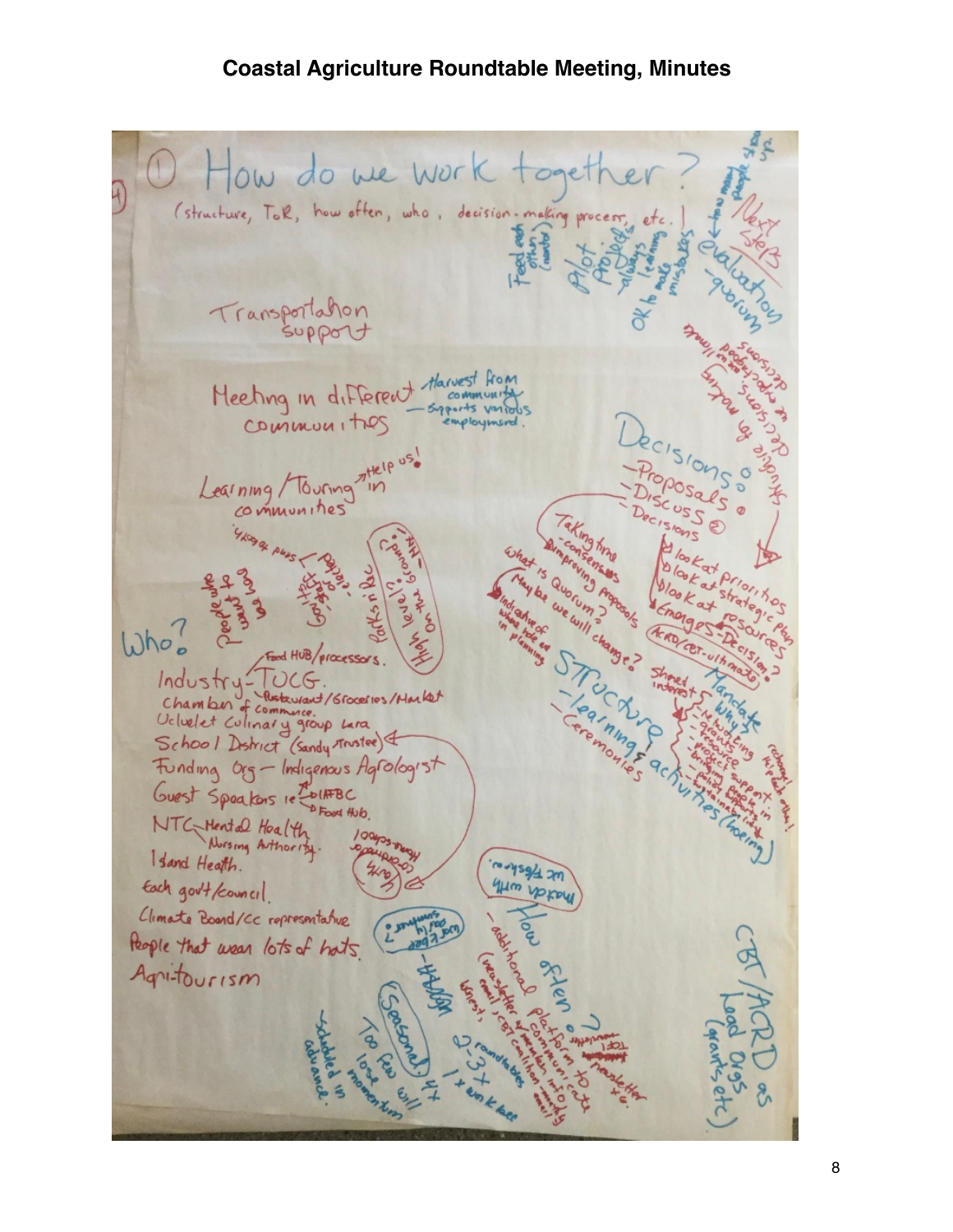What are our priorities? (what are we going to do? And in what order?) Meen the C SOIL · COMPOST IS A BASE FOR ANY GROWING LAND - IDENTIFYING WHERE THERE ONE POSSIBILITIES SPACE! Z. SMALL-SCALE GROWING - intensive growing in small spaces E GROWING - Intensive growing wear round<br>demonstrations - Seasonal growing year round<br>demonstrations - pest control alledy exist<br>C AFFORDABCY - equipment ACRD londs avoilable SOURCING AFFORDABLY - eguspment G AFFORDABLY - equipment ACRD lands available land<br>ACRD lands available land<br>First Nations and addition Ands avoid some long<br>stroks have some long and<br>fording streams of have and adding First Nations and Health PACES TO GROW loves step up it ES TO Creat zoning ES I slocal zoning<br>- ACRD slocal zoning<br>- land use plans identifying londs prioritizing use ACRD granting Arts Collate inding portal for - land use pro<br>- recognition - options for Pieritos/ business Izensces ide puff ENGINGEMENT STRATECIES La getting <u>new people</u> exated Çor La getting <u>new</u> people exercise that POINTLY RIV Volunteer base - Keeping crigaged Keeping cngaged<br>- Creating Spaces together Slunter base - Leating spaces toys! Mortet 2 exist Market for growing! Selling where direct<br>No barrier to market = Selling to the direct<br>No barrier to grow it! norteling. It's selling